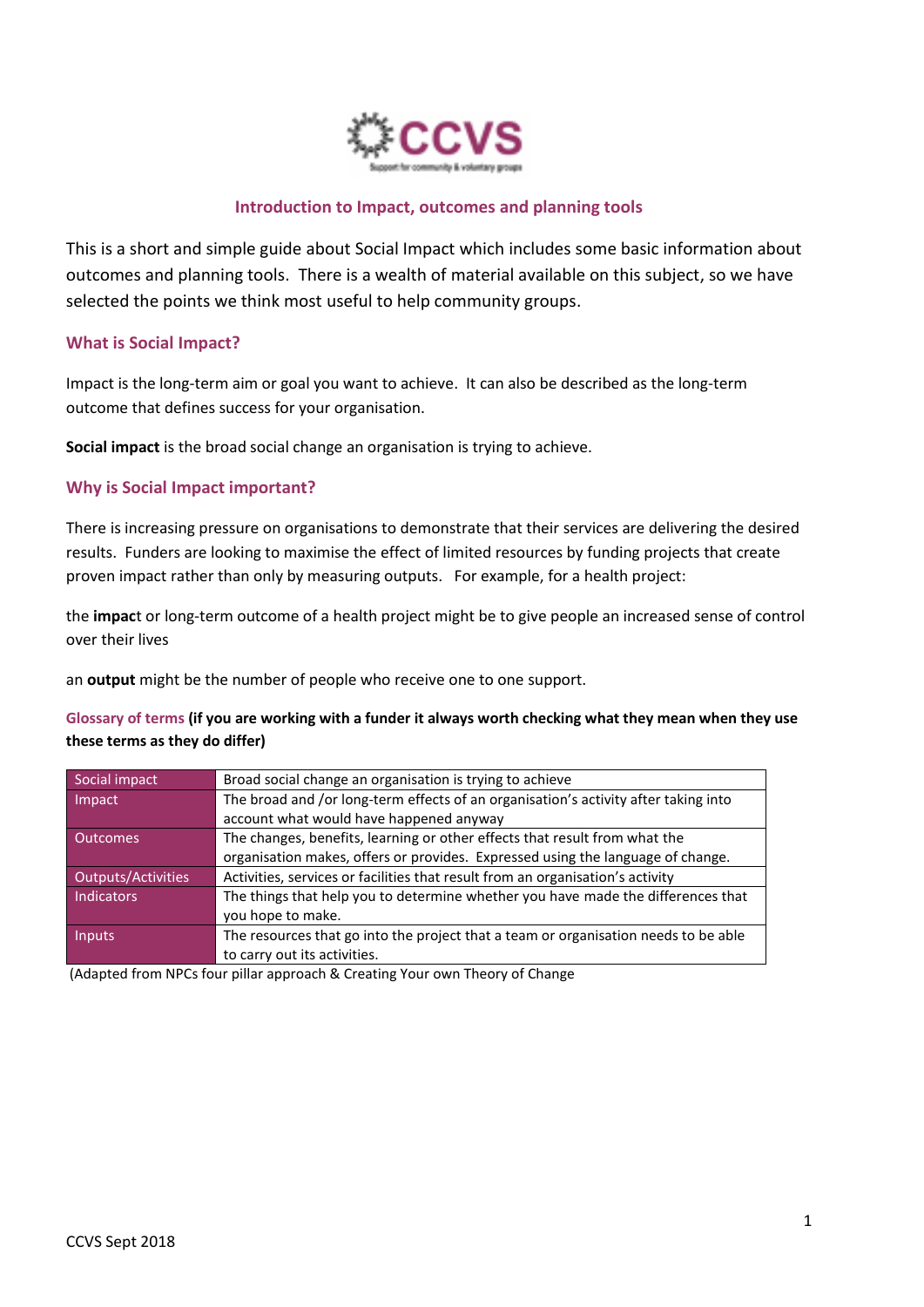## **Outcomes – the difference you make towards achieving impact**

- Should link need and activities
- Can be soft subjective relate to perceptions/attitudes/feelings
- Can be hard physically measurable

| Who $-$ people or<br>organisations who will<br>benefit            | How - should relate to<br>change or difference | What $-$ what is changing                |
|-------------------------------------------------------------------|------------------------------------------------|------------------------------------------|
| ▶Young people                                                     | $\blacktriangleright$ improve                  | confidence                               |
| Lone parents                                                      | $\blacktriangleright$ increase                 | $\blacktriangleright$ skills             |
| People with mental                                                | $\blacktriangleright$ reduce                   | lenvironment                             |
| health difficulties                                               | $\blacktriangleright$ expand                   | $\blacktriangleright$ access to services |
| Older people who are                                              | $\blacktriangleright$ develop                  | $\blacktriangleright$ relationships      |
| experiencing loss of<br>mobility.                                 | $\blacktriangleright$ sustain                  | opportunities                            |
| For example: 40 people<br>with mental health<br>difficulties have | increased                                      | confidence by the end of<br>the project. |

Adapted from:

[http://www.biglotteryfund.org.uk/pub\\_outcomes\\_factsheet.pdf](http://www.biglotteryfund.org.uk/pub_outcomes_factsheet.pdf)

[http://www.evaluationsupportscotland.org.uk/media/uploads/resources/ess\\_sg1\\_-](http://www.evaluationsupportscotland.org.uk/media/uploads/resources/ess_sg1_-_setting_outcomes_(final).pdf) [\\_setting\\_outcomes\\_\(final\).pdf](http://www.evaluationsupportscotland.org.uk/media/uploads/resources/ess_sg1_-_setting_outcomes_(final).pdf)

#### **Outcome indicators – what needs to happen to demonstrate the outcome has been achieved**

• Should be SMART (specific, measurable, achievable, realistic and time based)

| <b>Outcome</b>          | Milestones - progress of<br>activities | <b>Milestones - outcome</b><br>indicator |
|-------------------------|----------------------------------------|------------------------------------------|
| 40 people with ongoing  | 40 service users                       | 40 people able to take                   |
| mental health           | attended discussion                    | part in discussion.                      |
| difficulties have       | meetings by month 6.                   | 20 people report                         |
| increased confidence by | 20 people take part in                 | feeling less nervous                     |
| the end of the project  | shopping trips with                    | about going out in                       |
|                         | befriender by month 8.                 | public.                                  |

Adapted from [: http://www.biglotteryfund.org.uk/pub\\_outcomes\\_factsheet.pdf](http://www.biglotteryfund.org.uk/pub_outcomes_factsheet.pdf)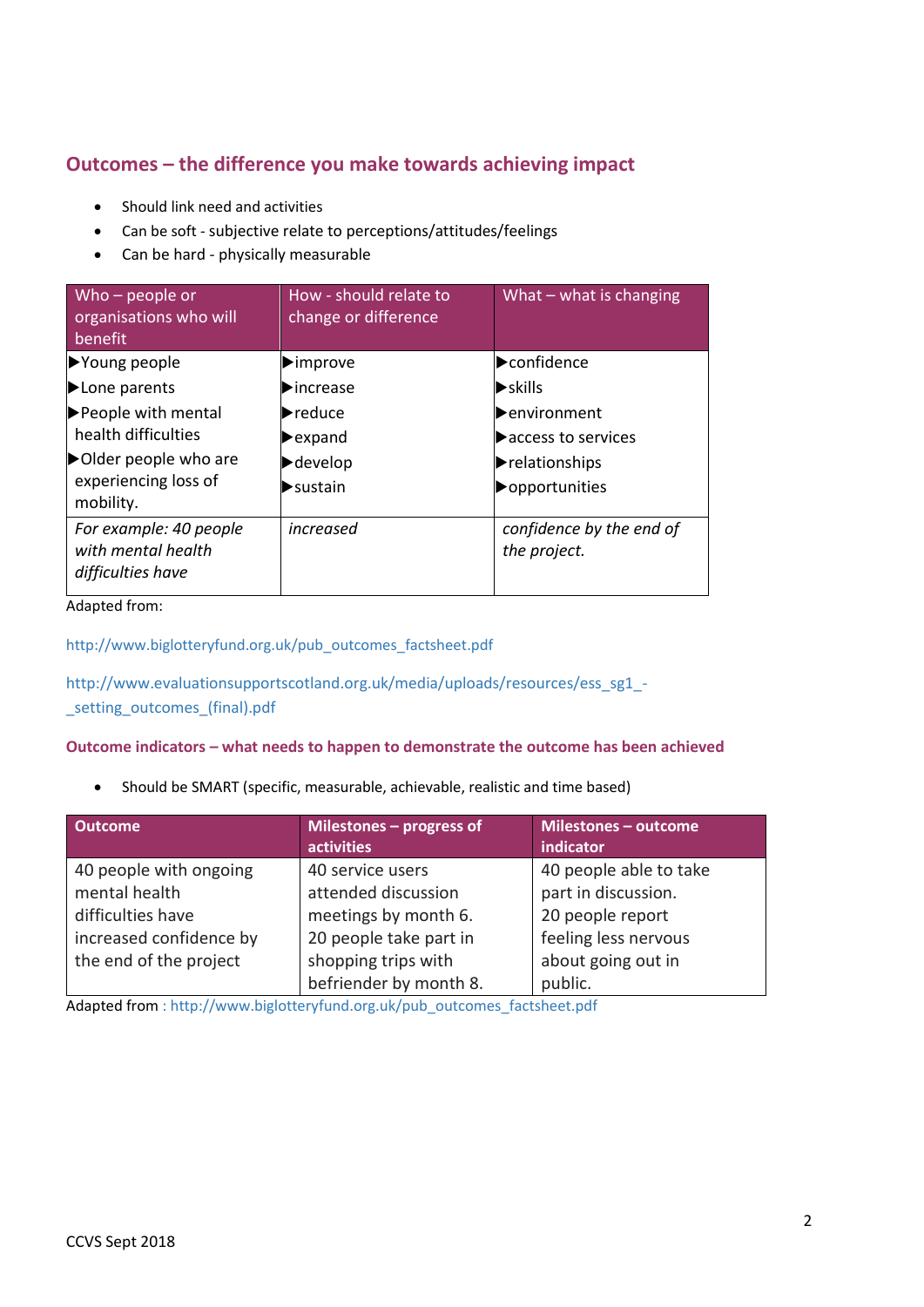# **Using a planning tools to demonstrate social impact?**

Planning tools describe the key aspects that make a project work and need to be clear and logical. to give a structure to identify impact, outcomes and link them to activities/outputs/ inputs. The tools feed into strategy and review what to measure and what to communicate. There are many different types of planning tool we have chosen to look at three of them.

#### **CES planning triangle**

Developed by Charities Evaluation Service this is most useful for less complicated projects.

Useful link<https://knowhownonprofit.org/how-to/@@search?search=create+a+planning+triangle>

#### **Logic Model**

Allows more detail about activities e.g. processes to build relationships/outputs and services delivered and expressed usually as numbers. It is descriptive whereas the Theory of Change model explained below is explanatory

#### Useful link

[http://www.evaluationsupportscotland.org.uk/media/uploads/resources/supportguide1.2logicmodelsjul09](http://www.evaluationsupportscotland.org.uk/media/uploads/resources/supportguide1.2logicmodelsjul09.pdf) [.pdf](http://www.evaluationsupportscotland.org.uk/media/uploads/resources/supportguide1.2logicmodelsjul09.pdf)

#### **Theory of Change Model** (sometimes called an outcome chain)

This outlines all the things that a programme does for of its beneficiaries, the ultimate impact that it aims to have on them, and all the separate outcomes that lead or contribute to that impact.

It is usual to produce a summary diagram but it can be a written narrative providing situation analysis, articulating assumptions and enablers, evidence and explanations of activities and how any why they will contribute to the outcomes. Focus on changes you expect to occur as a result of what you do. Keep it clear, meaningful, doable and plausible.

Useful link<https://knowhownonprofit.org/how-to/@@search?search=build+a+theory+of+change>

If you require help on the subject, or want to talk through your impact ideas contact [enquiries@cambridgecvs.org.uk](mailto:enquiries@cambridgecvs.org.uk)

**The starting point for all planning tools is to consult as widely as possible with everyone with an interest in your organisation (your stakeholders) and to review all the existing evidence.**

#### **Consult stakeholders to find out:**

- What are the most important changes we facilitate?
- How do we know they are happening?
- Are there more important changes we should be working towards?
- How could we make these changes happen?
- How could we involve you so you understand the value we create in the future?